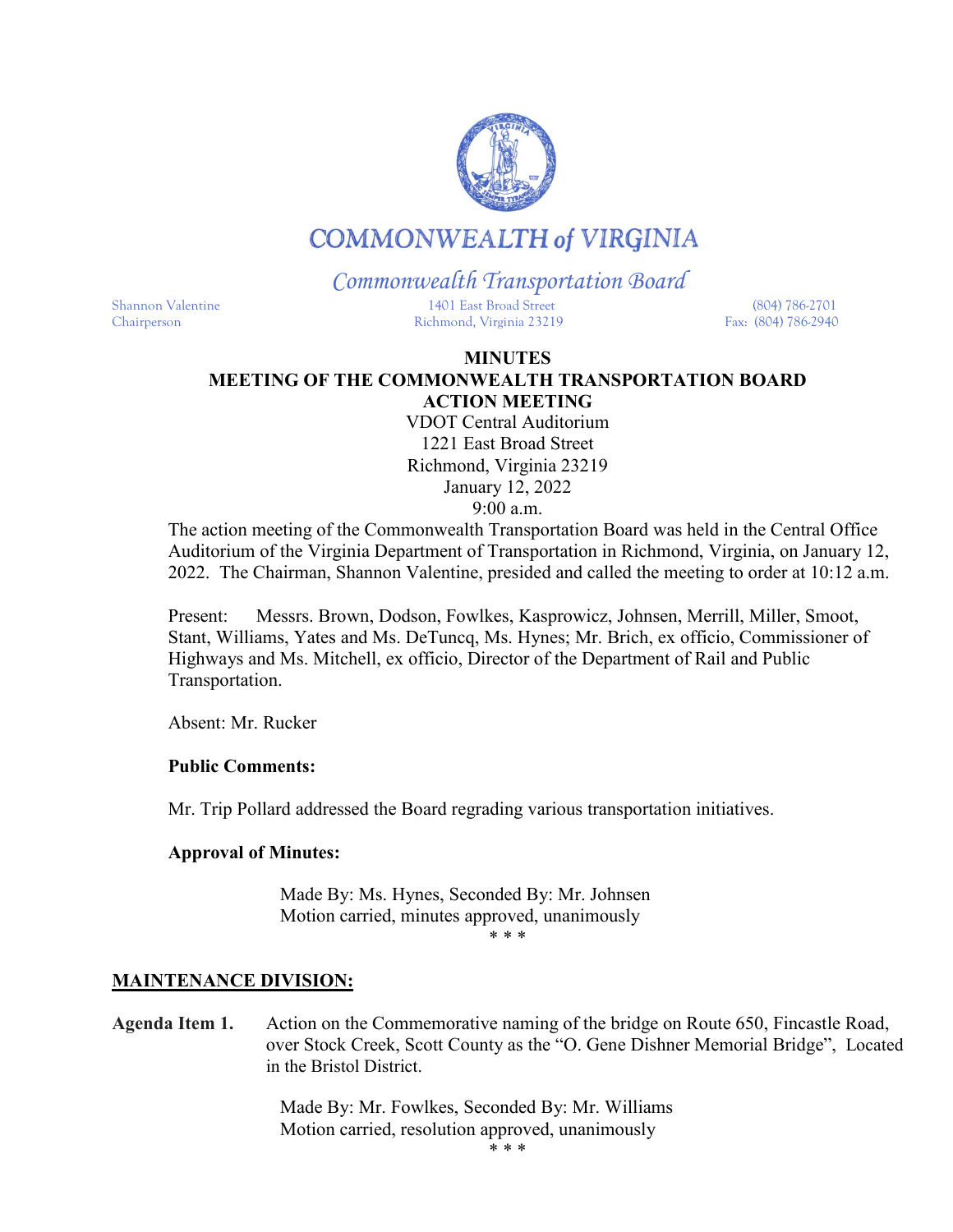| Minutes<br>January 12, 2022<br>Page 2 | Meeting of the Commonwealth Transportation Board                                                                                                                                                                                        |
|---------------------------------------|-----------------------------------------------------------------------------------------------------------------------------------------------------------------------------------------------------------------------------------------|
| <b>Agenda Item 2.</b>                 | Action on the Commemorative naming of the intersection of U.S. Alternate Route<br>58, Castlewood Road and Route 683, Memorial Drive, Russell County as the "SFC<br>Fred Taylor Memorial Intersection", Located in the Bristol District. |
|                                       | Made By: Mr. Fowlkes, Seconded By: Ms. Hynes<br>Motion carried, resolution approved, unanimously<br>* * *                                                                                                                               |
| Agenda Item 3.                        | Action on the Commemorative naming of the bridge on State Route 72, Dungannon<br>Road, over the Guest River, Wise County as the "Roger Ralph Kus Memorial<br>Bridge", Located in the Bristol District.                                  |
|                                       | Made By: Mr. Fowlkes, Seconded By: Mr. Johnsen<br>Motion carried, resolution approved, unanimously<br>* * *                                                                                                                             |
| <b>Agenda Item 4.</b>                 | Action on Highway Naming: Renaming Portion of State Route 309 (Old Lee<br>Highway) to "Cherry Hill Road" in Arlington County Located in the Northern<br>Virginia District.                                                              |
|                                       | Made By: Ms. Hynes, Seconded By: Mr. Kasprowicz<br>Motion carried, resolution approved, unanimously<br>* * *                                                                                                                            |

### **LOCATION AND DESIGN:**

**Agenda Item 5.** Action on Location Approval for the Progress Park Connector Wythe County and the Town of Wytheville Located in the Bristol District.

> Made By: Mr. Fowlkes, Seconded By: Mr. Johnsen Motion carried, resolution approved, unanimously \* \* \*

## **RIGHT OF WAY & UTILIITES DIVISION:**

**Agenda Item 6.** Limited Access Control Change on Interstate 66 in Fairfax County Located in the Northern Virginia District.

> Made By: Ms. Hynes, Seconded By: Mr. Kasprowicz Motion carried, resolution approved, unanimously

\* \* \*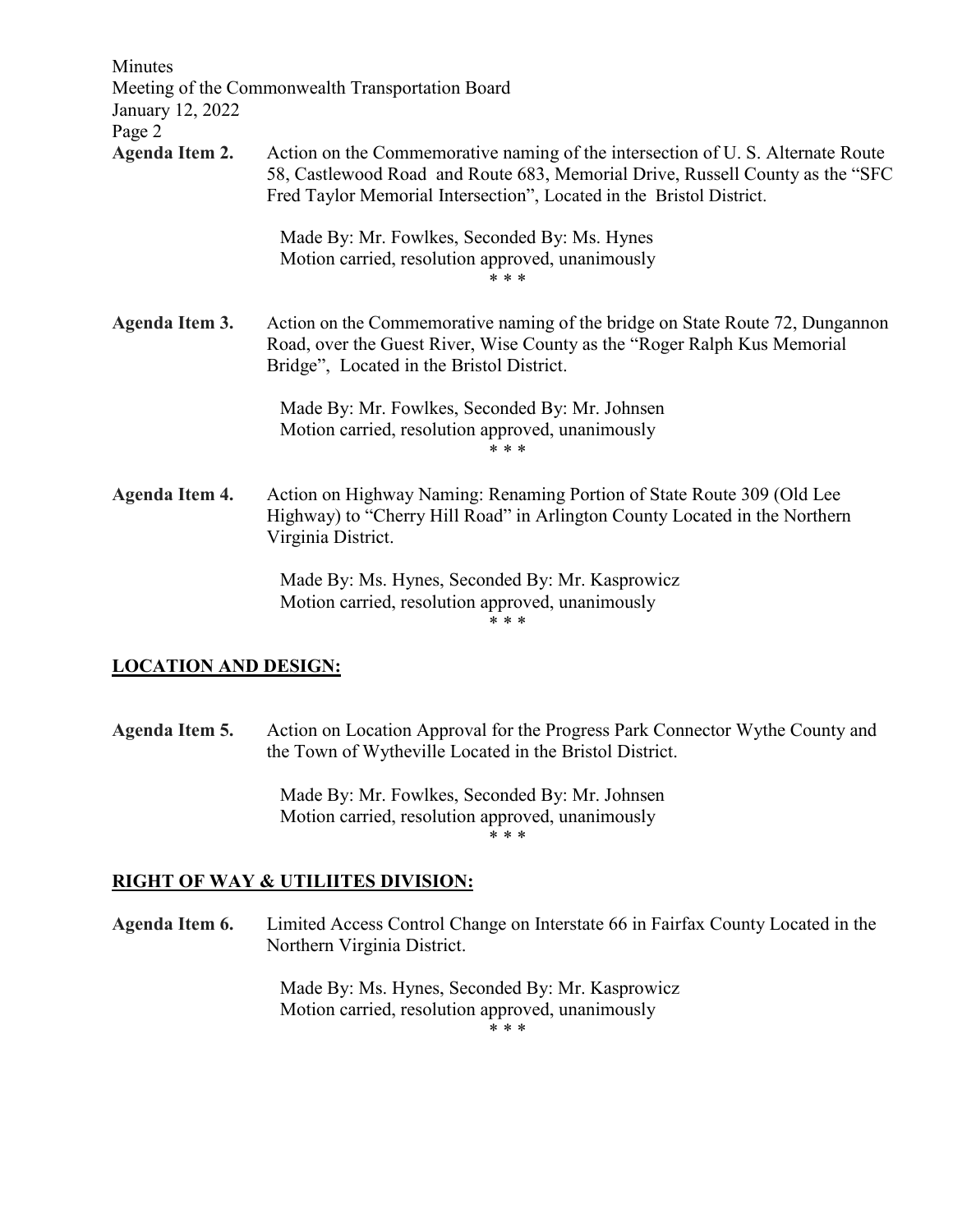Minutes Meeting of the Commonwealth Transportation Board January 12, 2022 Page 3

# **LOCAL ASSISTANCE DIVISION:**

| Agenda Item 7. | Action on Economic Development Access Fund Policy (2022 Revision).                                                                                                                                              |
|----------------|-----------------------------------------------------------------------------------------------------------------------------------------------------------------------------------------------------------------|
|                | Prior to the vote on this item, Mr. Williams made a substitute motion to delay the<br>vote on this item until the February 2022 meeting, the motion was seconded by<br>Mr. Johnsen. Motion carried, unanimously |
|                | * * *                                                                                                                                                                                                           |
| Agenda Item 8. | Action on Revenue Sharing Deallocation of Project Funds (Statewide)                                                                                                                                             |
|                | Made By: Ms. Hynes, Seconded By: Mr. Miller<br>Motion carried, resolution approved, unanimously<br>* * *                                                                                                        |

# **VIRGINIA DEPARTMENT OF TRANSPORTATION:**

| Agenda Item 9.  | Action Authorizing the Issuance and Sale of Commonwealth of Virginia<br>Transportation Revenue Bonds, Series 2022 (U. S. Route 58 Corridor Development<br>Program).                                                                       |
|-----------------|-------------------------------------------------------------------------------------------------------------------------------------------------------------------------------------------------------------------------------------------|
|                 | Made By: Ms. Hynes, Seconded By: Ms. DeTuncq<br>Motion carried, resolution approved, unanimously<br>* * *                                                                                                                                 |
| Agenda Item 10. | Action on the Second Amended District Contract by and Among the Commonwealth<br>Transportation Board, the Fairfax County Economic Development Authority and the<br>State Route 28 Highway Transportation Improvement District Commission. |
|                 | Made By: Ms. Hynes, Seconded By: Mr. Merrill<br>Motion carried, resolution approved, unanimously<br>* * *                                                                                                                                 |
| Agenda Item 11. | Action on the Revised Fiscal Year 2022 Annual Budgets for the Commonwealth<br>Transportation Fund and for the Virginia Department of Transportation.                                                                                      |
|                 | Made By: Ms. Hynes, Seconded By: Mr. Johnsen<br>Motion carried, resolution approved, unanimously<br>* * *                                                                                                                                 |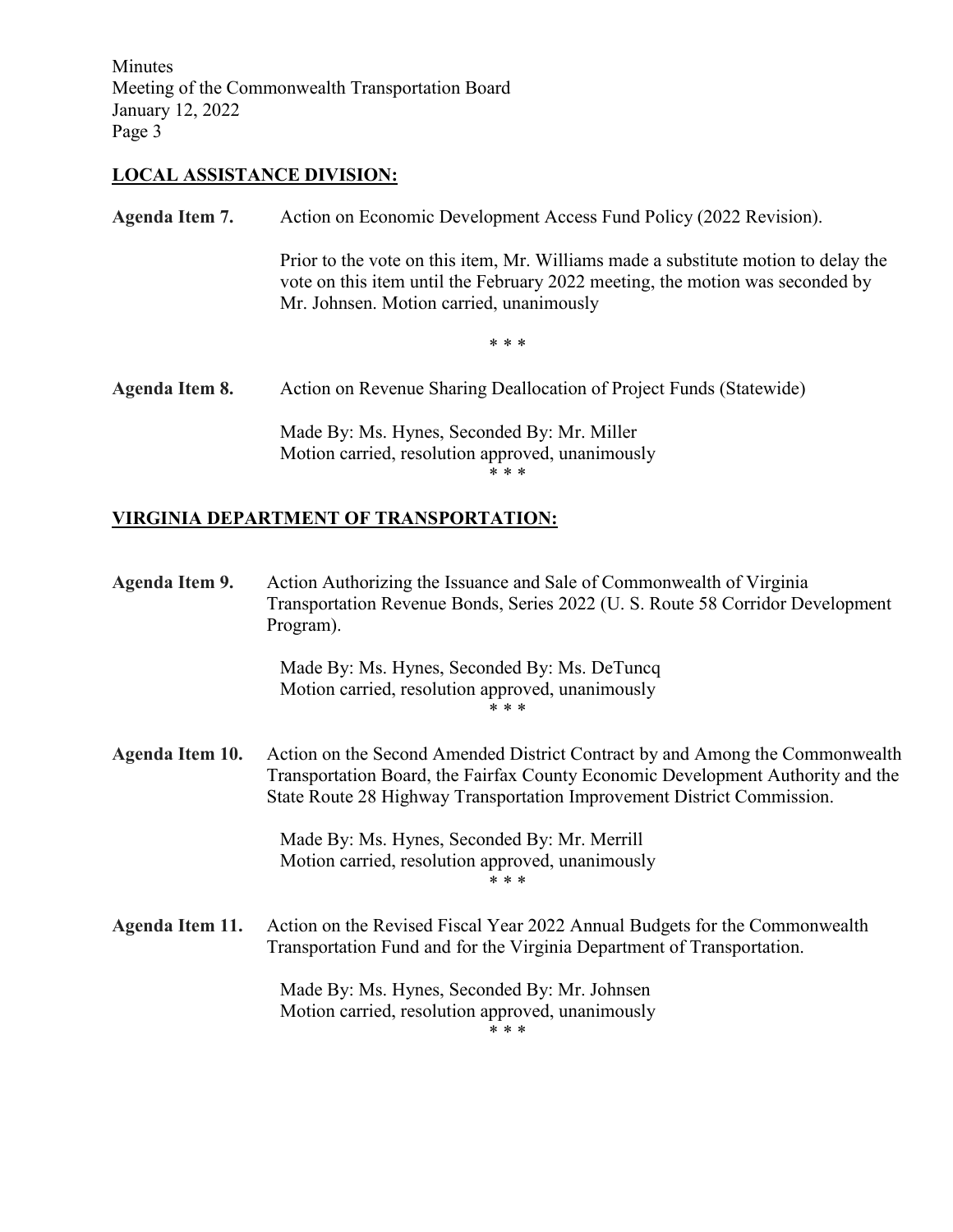Minutes Meeting of the Commonwealth Transportation Board January 12, 2022 Page 4

#### **INFRASTRUCTURE INVESTMENT DIVISION:**

**Agenda Item 12.** Action on Adoption of the Revised FY2022-2027 Revised Six-Year Improvement Program.

> Made By: Mr. Johnsen, Seconded By: Ms. Hynes Motion carried, resolution approved, unanimously \* \* \*

**Agenda Item 13.** Action on SMART SCALE Project Cancellation Route 220 Business and Route 40 Intersection Realignment UPC 111369 Located in the Salem District.

> Made By: Dr. Smoot, Seconded By: Mr. Miller Motion carried, resolution approved, unanimously \* \* \*

### **NORTHERN VIRGINIA DISTRICT:**

**Agenda Item 14.** Action on Designation of lanes on the Opitz Boulevard Ramp and the Seminary Road Ramp as HOT Lanes Located in the Northern Virginia District.

> Made By: Ms. Hynes, Seconded By: Mr. Kasprowicz Motion carried, resolution approved, unanimously \* \* \*

#### **TRAFFIC ENGINEERING DIVISION:**

**Agenda Item 15.** Action on Approval of Virginia Highway Safety Investment Strategy.

Made By: Ms. Hynes, Seconded By: Mr. Kasprowicz Motion carried, resolution approved, unanimously \* \* \*

### **VIRGINIA DEPARTMENT OF RAIL AND PUBLIC TRANSPORTATION:**

**Agenda Item 16.** Action on Six-Year Improvement Program Transfers for December 1, 2021 through December 30, 2021.

> Made By: Mr. Johnsen, Seconded By: Mr. Merrill Motion carried, resolution approved, unanimously \* \* \*